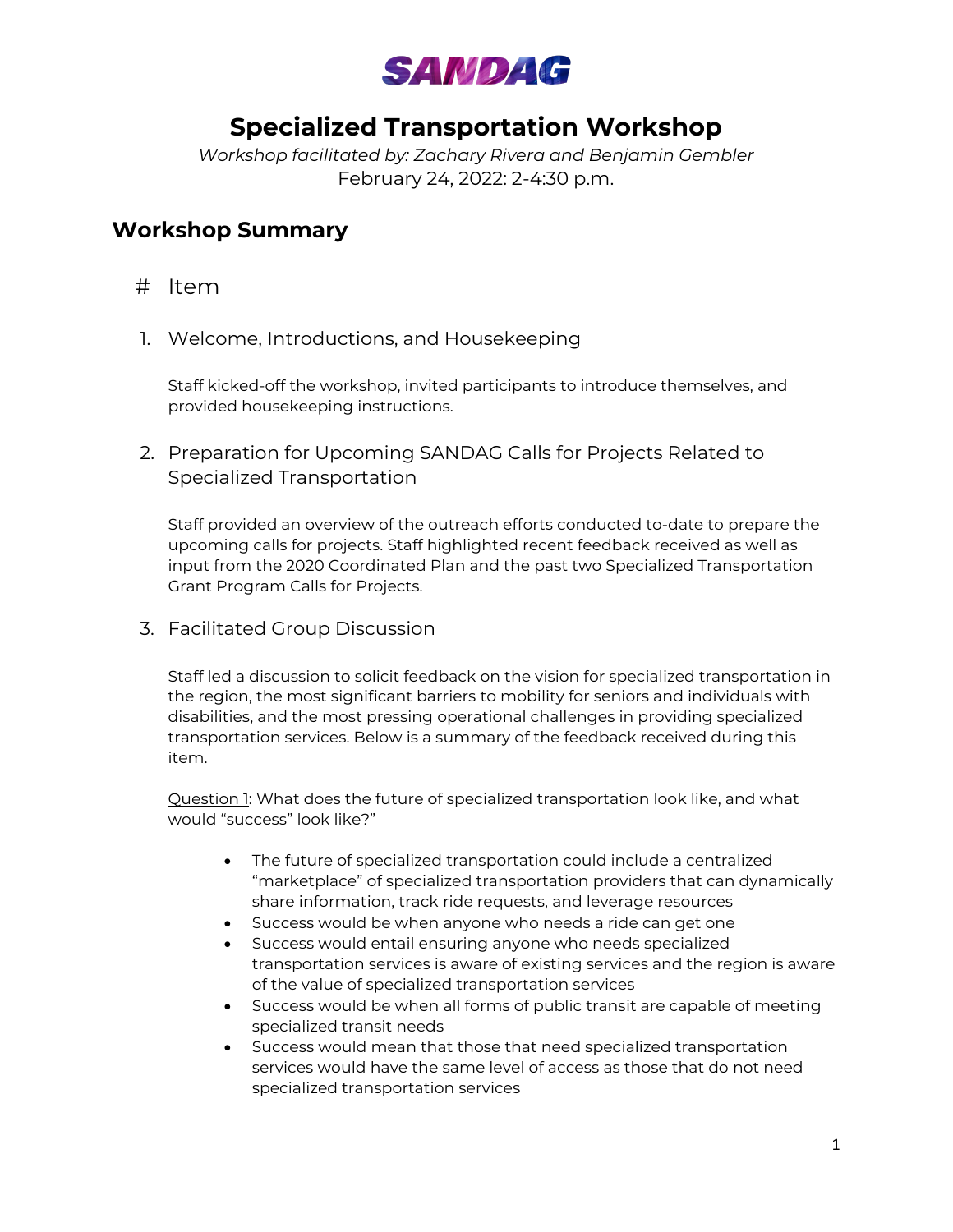

Question 2: How can the region leverage technology and encourage coordination to bring out this vision?

- Make sure website and programs are accessible for people with disabilities, including people who are blind
- Implement a software program used by specialized transportation providers in the region to create a centralized marketplace for scheduling, tracking, and providing rides
- Leverage 2-1-1's Community Information Exchange and promote enhanced communication and coordination among providers
- Invest in digital literacy in technology for people with disabilities and seniors
- Provide better training to ensure those who need specialized transportation services are aware of and know how to use existing services

Question 3: Do you foresee an increase in on-demand specialized transportation services, and increased coordination with Transportation Network Companies such as Uber and Lyft to realize this vision?

- There will be an increased demand for on-demand specialized transportation services, though increased coordination with Transportation Network Companies (TNCs) is not the solution
- There should be incentives for providers to partner with TNCs
- TNCs do not have sufficient accessible vehicles, and even if they did, their drivers need enhanced training in interacting with seniors and individuals with disabilities
- The TNC model is not well-suited to the needs of the specialized transportation population
- TNCs do not serve certain areas of the region, including parts of the urbanized area.

Question 4: What do you see as the most significant barriers for seniors and individuals with disabilities to receive specialized transportation services?

- Cost: The cost of specialized transportation services is expensive and increasing, putting burdens on providers and riders
- Funding: Funding for specialized transportation services has not kept pace with the increased number of seniors who need such services
- Trust: Providers need to build relationships and trust with seniors and disabled riders, especially with those that may have sensitive doctor's appointments or need door-to-door assistance.
- Awareness: Those that may need specialized transportation services are often unaware of existing specialized transportation services
- Availability: Rural or small urban areas often lack sufficient or appropriate specialized transportation services, such as door-to-door transportation or taxi services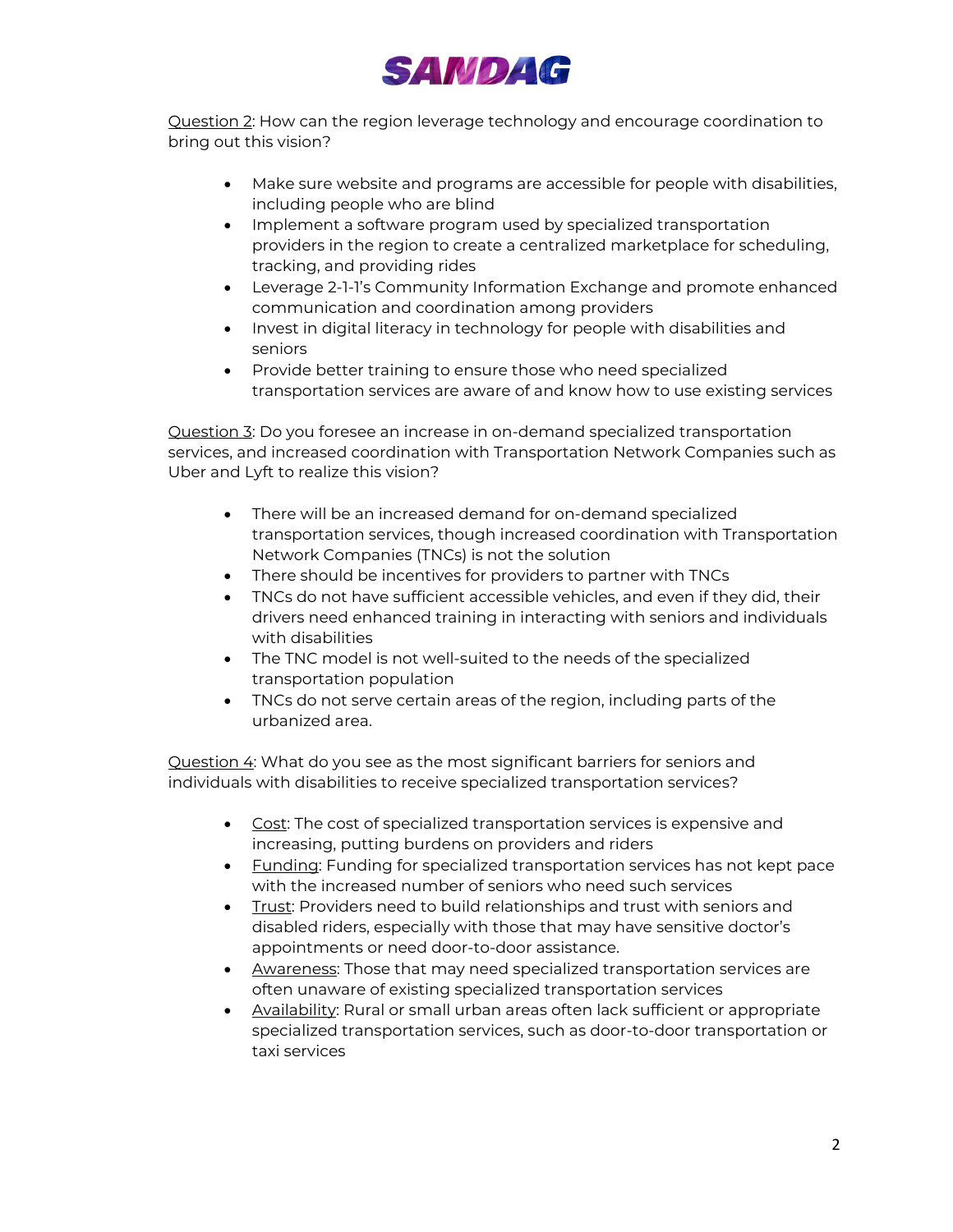

Question 5: What are the most significant operational challenges currently for providers to deliver specialized transportation services?

- Increasing vehicle costs, including vehicle maintenance
- A shortage of volunteer and other drivers resulting from COVID-19
- Rider reluctance to return to specialized transportation services due to safety concerns following COVID-19
- Driver concerns for safety given some seniors cannot get vaccinated due to medical concerns
- A lack of wheelchair accessible vehicles

Question 6: How can specialized transportation in the region rebound from COVID-19?

- Publicize research showing that public and specialized transportation services are safe
- Increase coordination among providers to leverage resources
- Restore service to areas where paratransit has been cut
- 4. Break
- 5. Break-Out Discussions

Staff facilitated two break-out discussions on the Specialized Transportation Grant Program (STGP) and Access for All Grant Program (AFA). Topics for each grant program included program goal(s) and objectives, eligibility and evaluation criteria, and performance measures. Below is a summary of feedback received for each breakout discussion.

A. Specialized Transportation Grant Program

Program Goal and Objectives

- Clarify what "incentives for coordination" means
- Include safety in the program objectives
- Add timeliness when discussing efficiency
- Revisit the objective to fund innovative and flexible programs since existing programs may already be as innovative and flexible as possible over years honing best practices
- Consider small urbanized and semi-rural areas when determining cost per trip standards since areas such as Fallbrook are not the same as downtown San Diego
- Recognize that there is inherent conflict between encouraging coordination among providers and holding a competitive grant program
- Change the proposed equity and environmental responsibility criteria due to concerns that these would be held against applicants given clientele focus
- Recognize that there is inherent conflict between encouraging environmentally responsible vehicles and cost-efficiency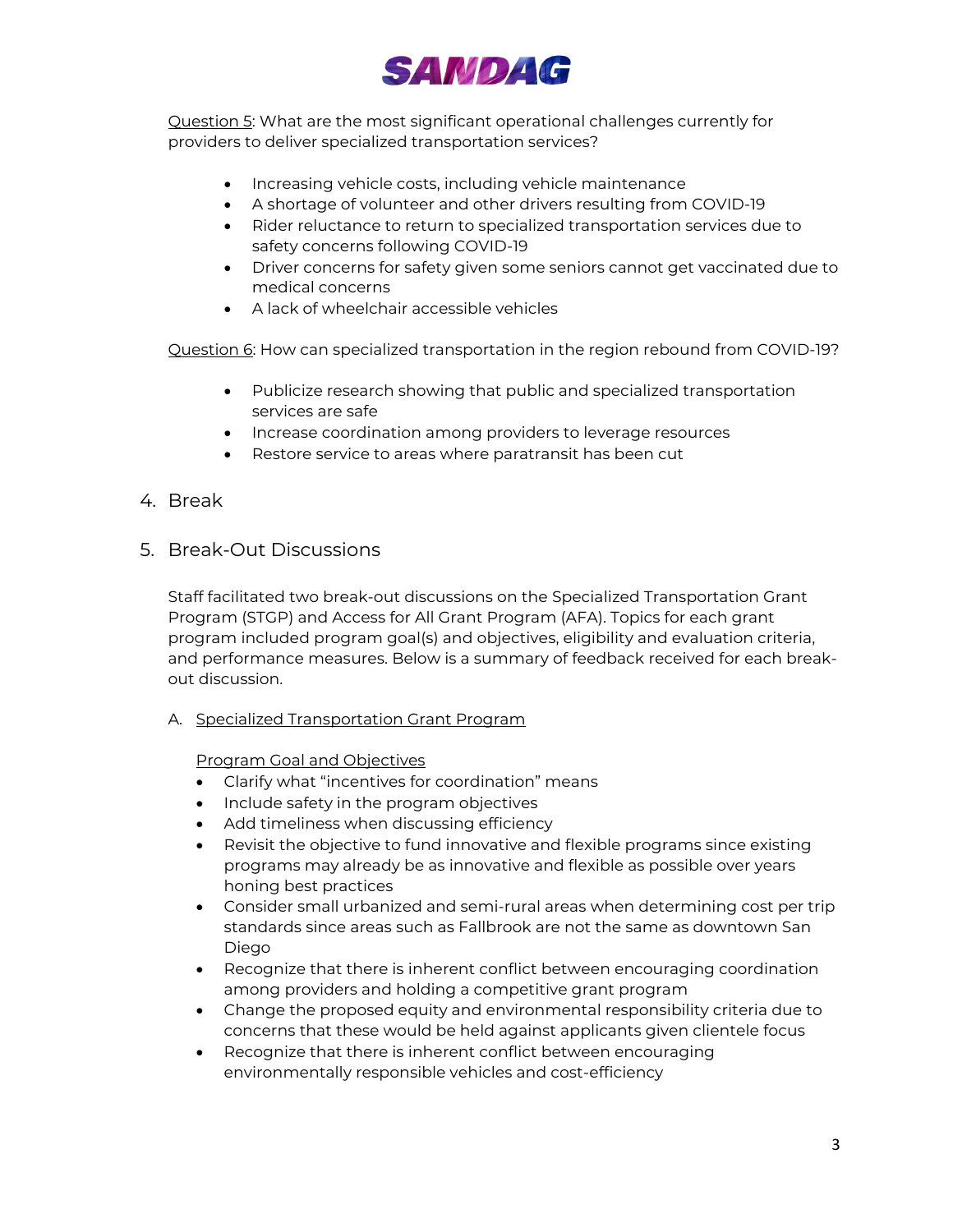

# Evaluation Criteria

• Consider structuring the evaluation criteria such that proposed projects score bonus points if they are deemed innovative and environmentally responsible but are not penalized if they are not.

# Performance Measures

- Clarify how equity would be measured (e.g., by clients, by project service area) and specify how region-wide programs would be impacted
- Address concern that provider without a need to provide language assistance would be marked down for not providing language assistance
- Increase the weight given to effectiveness, and reduce the weights given to equity, environmental responsibility, and coordination

#### B. Access for All Grant Program

### Eligible Projects and Costs

- Explore whether items that have already been purchased such as routing software can be reimbursed through the AFA after SANDAG receives AFA grant funding
- Clarify if there would be criteria on the number of trips that are expected to be provided within the funding limitations
- Clarify how often SANDAG expects to receive grant funding from the California Public Utilities Commission.

#### Program Goal and Objectives

- Make Wheelchair Accessible Vehicle (WAV) trip times funded through the AFA equivalent to those provided by existing Transportation Network Companies
- Tailor goals and objectives to WAVs specifically rather than replicating Section 5310 goals and objectives since the AFA is designed to meet a need for WAV trips not met currently through the Section 5310 Program.

#### Evaluation Criteria

- Encourage and clearly define cost-efficiency
- Include access and equity
- Start with a targeted and small-scale launch to determine demand given the newness of the program

#### Defining "on-demand"

• Explore reducing the 24-hour threshold established by the California Public Utilities Commission for "on-demand" services to match the spirit of the grant program and help in emergency situations

# 6. Reporting Back from Break-out Discussions

Staff facilitators, with the help of workshop participants, reported on major ideas heard during the break-out discussions.

7. Next Steps and Timeline